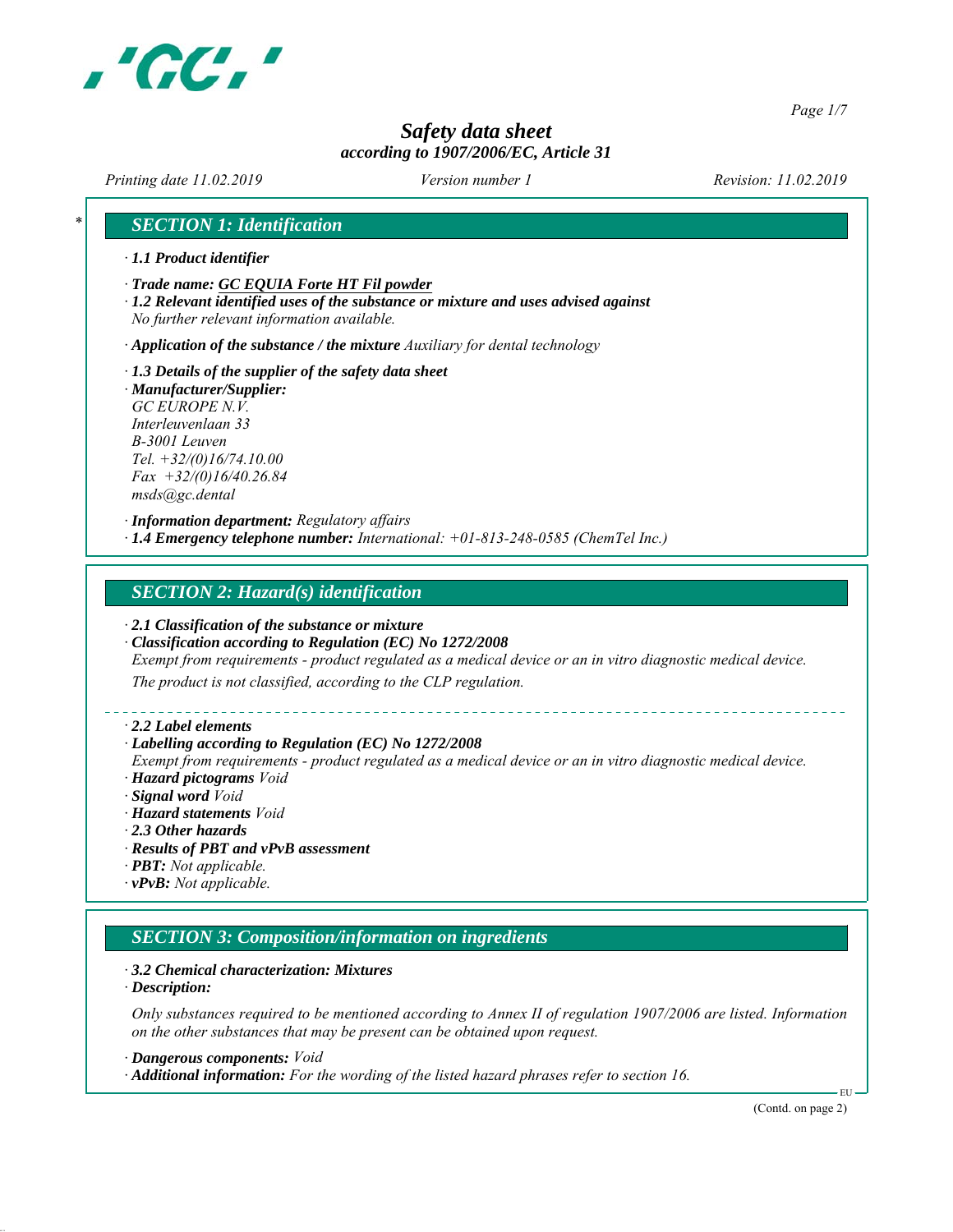*Printing date 11.02.2019 Revision: 11.02.2019 Version number 1*

#### *Trade name: GC EQUIA Forte HT Fil powder*

(Contd. of page 1)

#### *SECTION 4: First-aid measures*

*∙ 4.1 Description of first aid measures*

#### *∙ General information:*

*No special measures required.*

- *If symptoms persist consult doctor.*
- *∙ After inhalation: Take affected persons into fresh air and keep quiet.*
- *∙ After skin contact:*

*Generally the product does not irritate the skin.*

- *Immediately rinse with water.*
- *∙ After eye contact:*

*Rinse opened eye for several minutes under running water. If symptoms persist, consult a doctor.*

*∙ After swallowing:*

*Rinse out mouth and then drink plenty of water.*

*If symptoms persist consult doctor.*

*∙ 4.2 Most important symptoms and effects, both acute and delayed No further relevant information available.*

- *∙ 4.3 Indication of any immediate medical attention and special treatment needed*
- *No further relevant information available.*

# *SECTION 5: Fire-fighting measures*

#### *∙ 5.1 Extinguishing media*

*∙ Suitable extinguishing agents:*

*CO2, extinguishing powder or water spray. Fight larger fires with water spray or alcohol resistant foam. Use fire fighting measures that suit the environment.*

- *∙ For safety reasons unsuitable extinguishing agents: Water with full jet*
- *∙ 5.2 Special hazards arising from the substance or mixture*

*Formation of toxic gases is possible during heating or in case of fire.*

*No further relevant information available.*

- *∙ 5.3 Advice for firefighters*
- *∙ Protective equipment: Wear self-contained respiratory protective device.*
- *∙ Additional information*

*Dispose of fire debris and contaminated fire fighting water in accordance with official regulations.*

# *SECTION 6: Accidental release measures*

*∙ 6.1 Personal precautions, protective equipment and emergency procedures Remove persons from danger area.*

*∙ 6.2 Environmental precautions:*

*Do not allow product to reach sewage system or any water course.*

*Do not allow to penetrate the ground/soil.*

*Do not allow to enter sewers/ surface or ground water.*

*∙ 6.3 Methods and material for containment and cleaning up: Pick up mechanically.*

*Dispose of the collected material according to regulations.*

- *∙ 6.4 Reference to other sections*
- *No dangerous substances are released.*

*See Section 7 for information on safe handling.*

*See Section 8 for information on personal protection equipment.*

(Contd. on page 3)

EU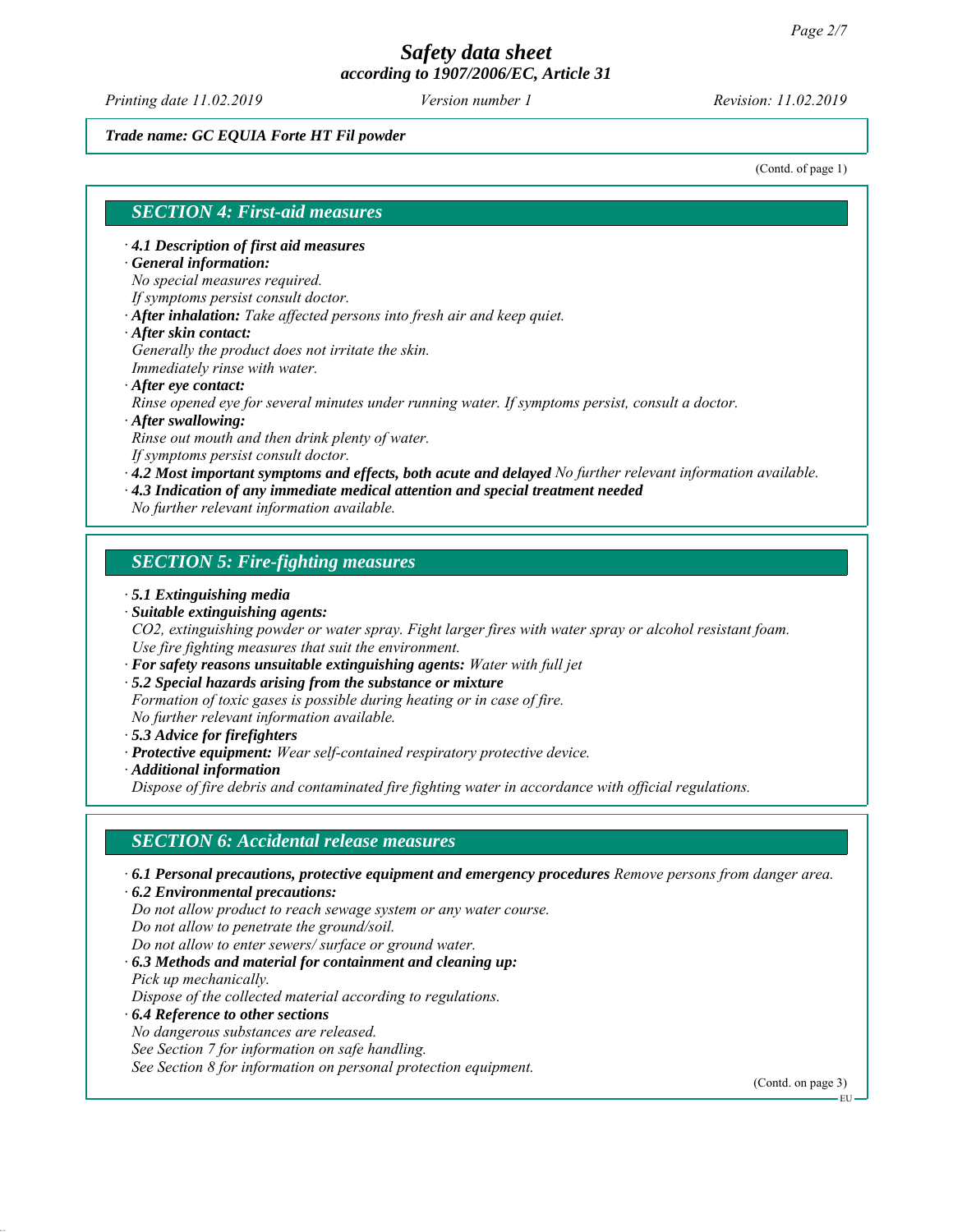*Printing date 11.02.2019 Revision: 11.02.2019 Version number 1*

*Trade name: GC EQUIA Forte HT Fil powder*

*See Section 13 for disposal information.*

(Contd. of page 2)

#### *SECTION 7: Handling and storage*

*∙ 7.1 Precautions for safe handling*

*Prevent formation of dust.*

*Any deposit of dust which cannot be avoided must be regularly removed.*

*∙ Information about protection against explosions and fires:*

*Dust can combine with air to form an explosive mixture.*

*∙ 7.2 Conditions for safe storage, including any incompatibilities*

*∙ Storage:*

*∙ Requirements to be met by storerooms and receptacles: Store only in unopened original receptacles.*

*∙ Information about storage in one common storage facility: Store away from foodstuffs.*

*∙ Further information about storage conditions: None.*

*∙ 7.3 Specific end use(s) No further relevant information available.*

*SECTION 8: Exposure controls/personal protection*

*∙ Additional information about design of technical systems: No further data; see item 7.*

*∙ 8.1 Control parameters*

*∙ Components with limit values that require monitoring at the workplace:*

*The product does not contain any relevant quantities of materials with critical values that have to be monitored at the workplace.*

*∙ Additional information: The lists that were valid during the creation were used as basis.*

- *∙ 8.2 Exposure controls*
- *∙ Personal protective equipment:*
- *∙ General protective and hygienic measures:*
- *The usual precautionary measures for handling chemicals should be followed.*
- *Do not inhale dust / smoke / mist.*

*Wash hands before breaks and at the end of work.*

*∙ Breathing equipment: Suitable respiratory protective device recommended.*

*Suitable respiratory protective device recommended.*

*∙ Protection of hands:*

*Protective gloves*

*Due to missing tests no recommendation to the glove material can be given for the product/ the preparation/ the chemical mixture.*

*∙ Material of gloves*

*The selection of the suitable gloves does not only depend on the material, but also on further marks of quality and varies from manufacturer to manufacturer. As the product is a preparation of several substances, the resistance of the glove material can not be calculated in advance and has therefore to be checked prior to the application.*

*∙ Penetration time of glove material*

*The exact break through time has to be found out by the manufacturer of the protective gloves and has to be observed.*

*∙ Eye protection: Safety glasses*

(Contd. on page 4)

EU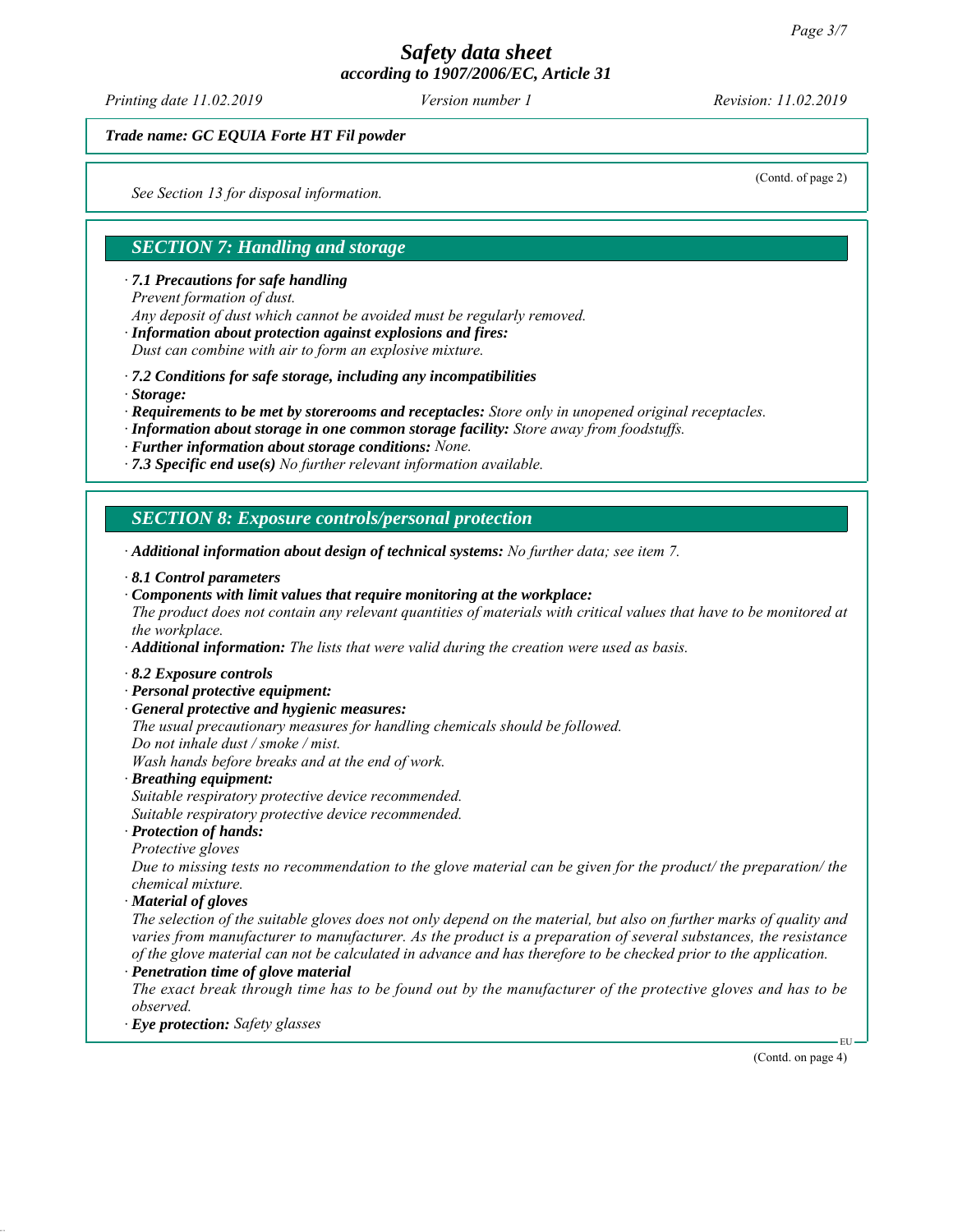*Printing date 11.02.2019 Revision: 11.02.2019 Version number 1*

*Trade name: GC EQUIA Forte HT Fil powder*

(Contd. of page 3)

| <b>SECTION 9: Physical and chemical properties</b>          |                                                            |  |
|-------------------------------------------------------------|------------------------------------------------------------|--|
| · 9.1 Information on basic physical and chemical properties |                                                            |  |
| <b>General Information</b>                                  |                                                            |  |
| $\cdot$ Appearance:                                         |                                                            |  |
| Form:                                                       | Powder                                                     |  |
| Color:                                                      | According to product specification                         |  |
| $\cdot$ Odor:                                               | <b>Odorless</b>                                            |  |
| $\cdot$ Odor threshold:                                     | Not determined.                                            |  |
| $\cdot$ pH-value:                                           | Not applicable.                                            |  |
| · Change in condition                                       |                                                            |  |
| <b>Melting point/Melting range:</b>                         | Undetermined.                                              |  |
| <b>Boiling point/Boiling range:</b>                         | Undetermined.                                              |  |
| · Flash point:                                              | Not applicable.                                            |  |
| · Flammability (solid, gaseous):                            | Not determined.                                            |  |
| · Ignition temperature:                                     | Undetermined.                                              |  |
| $\cdot$ Decomposition temperature:                          | Not determined.                                            |  |
| · Auto igniting:                                            | Product is not selfigniting.                               |  |
| · Danger of explosion:                                      | Product does not present an explosion hazard.              |  |
| · Explosion limits:                                         |                                                            |  |
| Lower:                                                      | Not determined.                                            |  |
| <b>Upper:</b>                                               | Not determined.                                            |  |
| · Vapor pressure:                                           | Not applicable.                                            |  |
| $\cdot$ Density:                                            | Not determined.                                            |  |
| · Relative density                                          | Not determined.                                            |  |
| · Vapor density                                             | Not applicable.                                            |  |
| $\cdot$ Evaporation rate                                    | Not applicable.                                            |  |
| · Solubility in / Miscibility with                          |                                                            |  |
| Water:                                                      | Insoluble.                                                 |  |
|                                                             | · Partition coefficient (n-octanol/water): Not determined. |  |
| · Viscosity:                                                |                                                            |  |
| Dynamic:                                                    | Not applicable.                                            |  |
| Kinematic:                                                  | Not applicable.                                            |  |
| $\cdot$ 9.2 Other information                               | No further relevant information available.                 |  |

# *SECTION 10: Stability and reactivity*

*∙ 10.1 Reactivity No further relevant information available.*

*∙ 10.2 Chemical stability*

*∙ Thermal decomposition / conditions to be avoided: No decomposition if used according to specifications.*

*∙ 10.3 Possibility of hazardous reactions No dangerous reactions known.*

*∙ 10.4 Conditions to avoid No further relevant information available.*

*∙ 10.5 Incompatible materials: No further relevant information available.*

(Contd. on page 5) EU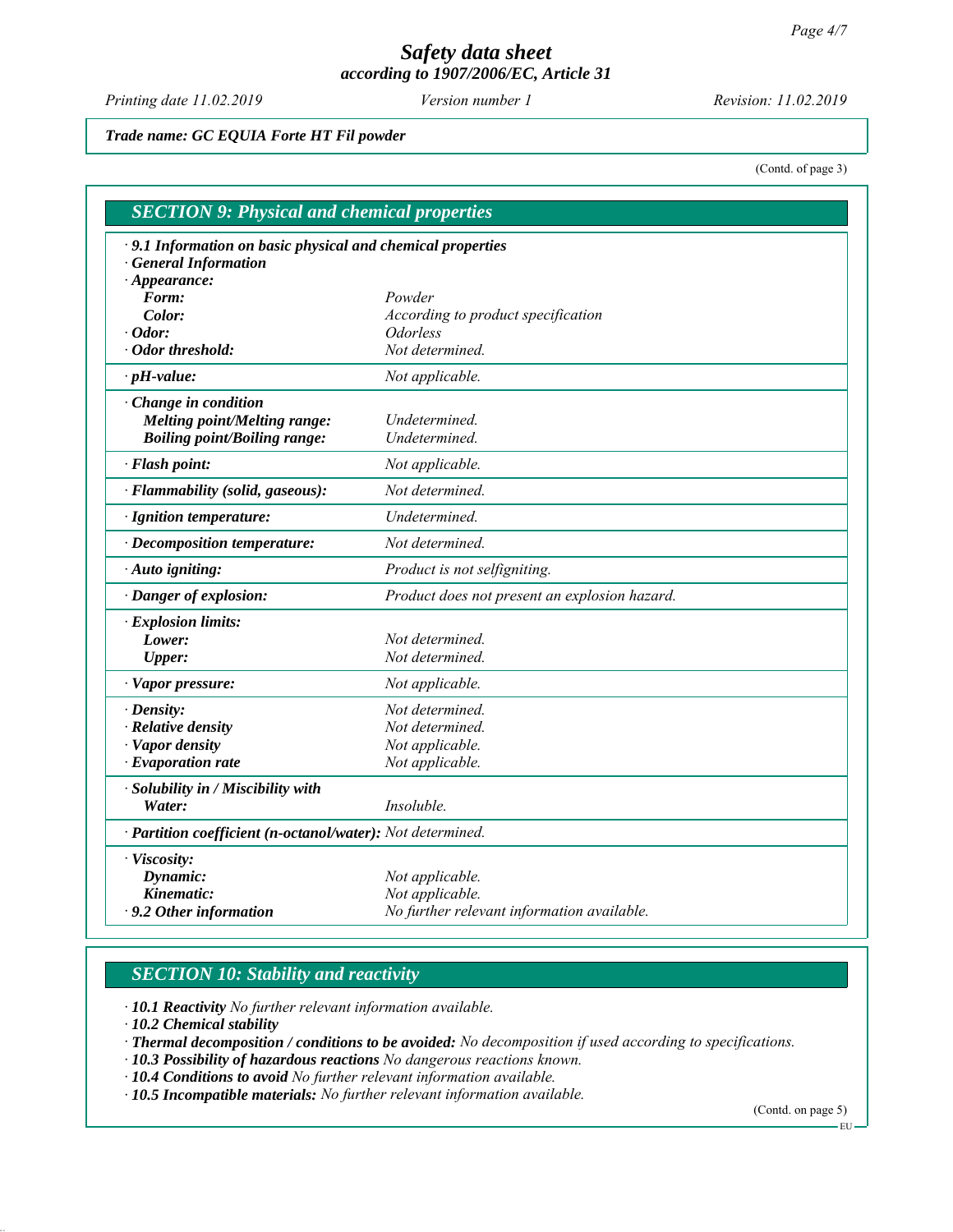*Printing date 11.02.2019 Revision: 11.02.2019 Version number 1*

*Trade name: GC EQUIA Forte HT Fil powder*

*∙ 10.6 Hazardous decomposition products: No dangerous decomposition products known.*

(Contd. of page 4)

# *\* SECTION 11: Toxicological information*

*∙ 11.1 Information on toxicological effects*

- *∙ Acute toxicity: Based on available data, the classification criteria are not met.*
- *∙ LD/LC50 values that are relevant for classification: No further relevant information available.*
- *∙ Primary irritant effect:*
- *∙ on the skin: Based on available data, the classification criteria are not met.*
- *∙ on the eye: Based on available data, the classification criteria are not met.*
- *∙ Sensitization: Based on available data, the classification criteria are not met.*
- *∙ Additional toxicological information:*

#### *∙ OSHA-Ca (Occupational Safety & Health Administration)*

*None of the ingredients is listed.*

*∙ Repeated dose toxicity No further relevant information available.*

- *∙ CMR effects (carcinogenity, mutagenicity and toxicity for reproduction)*
- *No further relevant information available.*
- *∙ Germ cell mutagenicity Based on available data, the classification criteria are not met.*
- *∙ Carcinogenicity Based on available data, the classification criteria are not met.*
- *∙ Reproductive toxicity Based on available data, the classification criteria are not met.*
- *∙ STOT-single exposure Based on available data, the classification criteria are not met.*
- *∙ STOT-repeated exposure Based on available data, the classification criteria are not met.*
- *∙ Aspiration hazard Based on available data, the classification criteria are not met.*

# *SECTION 12: Ecological information*

#### *∙ 12.1 Toxicity*

- *∙ Aquatic toxicity: No further relevant information available.*
- *∙ 12.2 Persistence and degradability No further relevant information available.*
- *∙ 12.3 Bioaccumulative potential No further relevant information available.*
- *∙ 12.4 Mobility in soil No further relevant information available.*
- *∙ Additional ecological information:*
- *∙ General notes:*
- *Water hazard class 1 (Self-assessment): slightly hazardous for water*

*Do not allow undiluted product or large quantities of it to reach ground water, water course or sewage system.*

- *∙ 12.5 Results of PBT and vPvB assessment*
- *∙ PBT: Not applicable.*
- *∙ vPvB: Not applicable.*
- *∙ 12.6 Other adverse effects No further relevant information available.*

# *\* SECTION 13: Disposal considerations*

#### *∙ 13.1 Waste treatment methods*

*∙ Recommendation:*

*Must not be disposed of together with household garbage. Do not allow product to reach sewage system. Contact waste processors for recycling information.*

(Contd. on page 6) EU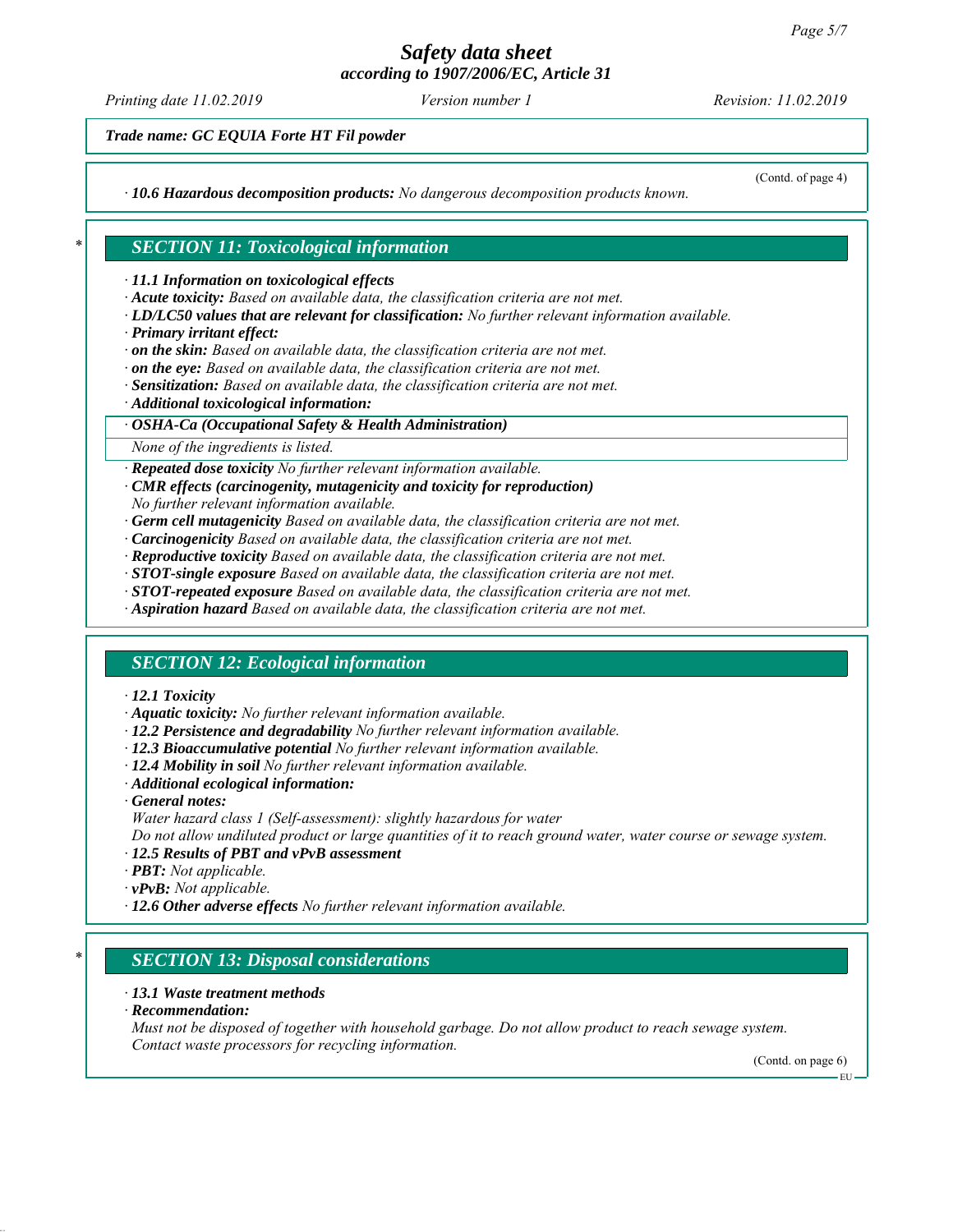*Printing date 11.02.2019 Revision: 11.02.2019 Version number 1*

*Trade name: GC EQUIA Forte HT Fil powder*

(Contd. of page 5)

*∙ Uncleaned packagings:*

*∙ Recommendation: Disposal must be made according to official regulations.*

| <b>SECTION 14: Transport information</b>                                                                          |                 |
|-------------------------------------------------------------------------------------------------------------------|-----------------|
| $\cdot$ 14.1 UN-Number<br>ADR, ADN, IMDG, IATA                                                                    | not regulated   |
| $\cdot$ 14.2 UN proper shipping name<br>ADR, ADN, IMDG, IATA                                                      | not regulated   |
| $\cdot$ 14.3 Transport hazard class(es)                                                                           |                 |
| · ADR, ADN, IMDG, IATA<br>· Class                                                                                 | not regulated   |
| $\cdot$ 14.4 Packing group<br>ADR, IMDG, IATA                                                                     | not regulated   |
| $\cdot$ 14.5 Environmental hazards:<br>$\cdot$ Marine pollutant:                                                  | No              |
| $\cdot$ 14.6 Special precautions for user                                                                         | Not applicable. |
| $\cdot$ 14.7 Transport in bulk according to Annex II of<br><b>MARPOL73/78 and the IBC Code</b><br>Not applicable. |                 |
| · UN "Model Regulation":                                                                                          | not regulated   |

# *SECTION 15: Regulatory information*

*∙ 15.1 Safety, health and environmental regulations/legislation specific for the substance or mixture ∙ Sara*

*∙ Section 355 (extremely hazardous substances):*

*None of the ingredient is listed.*

*∙ Section 313 (Specific toxic chemical listings):*

*None of the ingredients is listed.*

*∙ Proposition 65*

*∙ Chemicals known to cause cancer:*

*None of the ingredients is listed.*

*∙ Chemicals known to cause reproductive toxicity for females:*

*None of the ingredients is listed.*

*∙ Chemicals known to cause reproductive toxicity for males:*

*None of the ingredients is listed.*

*∙ Chemicals known to cause developmental toxicity:*

*None of the ingredients is listed.*

*∙ Carcinogenic categories*

*∙ EPA (Environmental Protection Agency)*

*None of the ingredients is listed.*

(Contd. on page 7)

EU